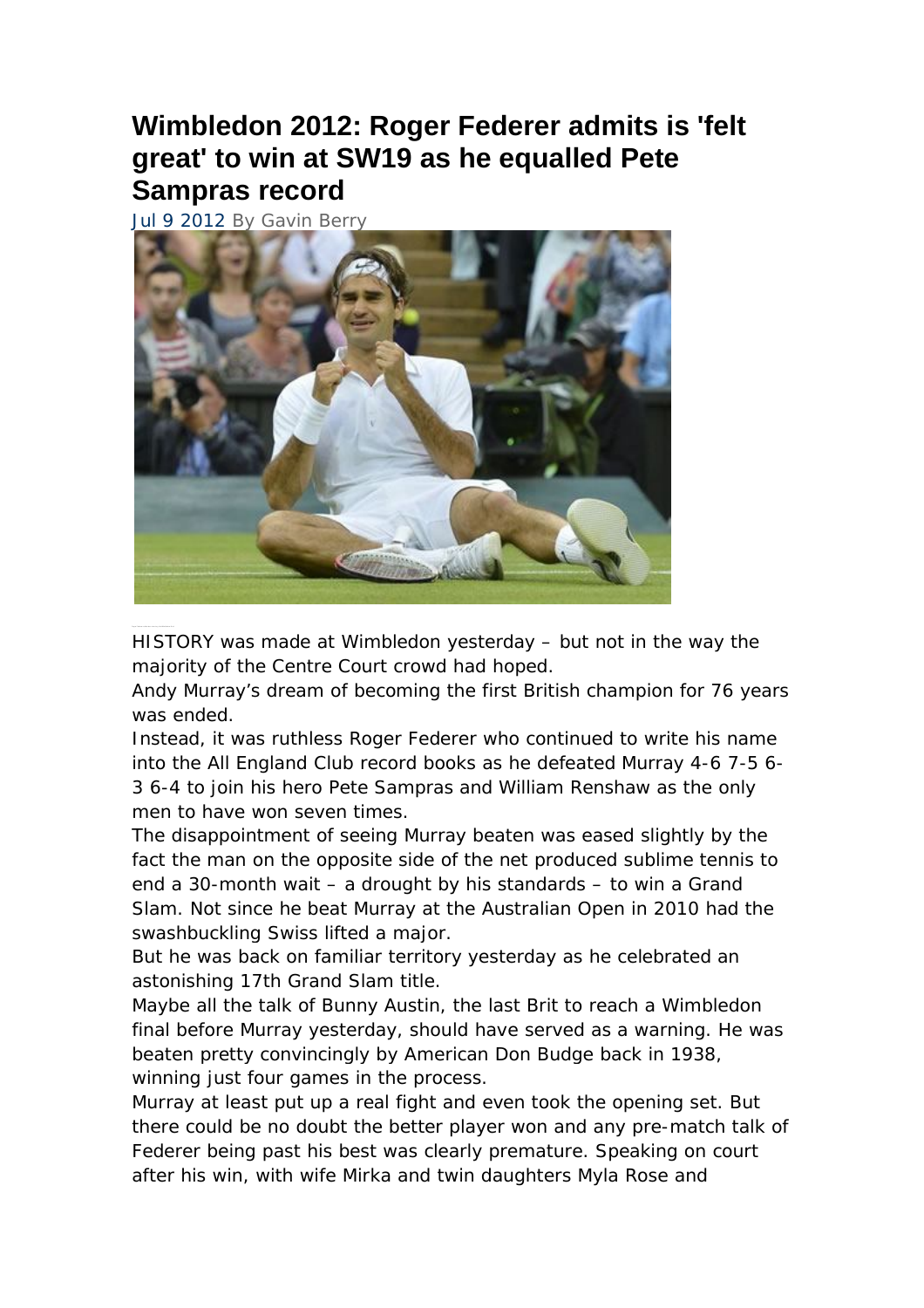Charlene Riva in the crowd, the Wimbledon legend said: "It feels great being back here as the winner.

"It feels nice to have my hands on the trophy again – like it's never left me. It feels so familiar. I've obviously missed playing in the finals and it's a great moment for me.

"I've gone through some struggles. There have been a lot of changes in my life so this one, like any Grand Slam victory, comes at the right time. I'm now level with Pete Sampras who is my hero and it feels amazing. It's a truly magical moment."

Federer is now restored to world No.1 – the second-oldest man behind Andre Agassi to take the top ranking – and joins only two men aged 30 or over who have won Wimbledon in Rod Laver and Arthur Ashe. Having been written off in recent times with the emergence of Rafael Nadal and Novak Djokovic, this success was the perfect response. But he's worked hard for it.

He said: "You aren't gifted world No.1 status. I was two sets up in the Wimbledon quarter-finals last year and two sets up at the US Open. I had so many chances but maybe I got nervous or my opponents were just too good. But I never stopped believing.

"I started playing more, even though I have a family, and it all worked out. I got great momentum and confidence and it came together. But this one hasn't quite sunk in yet for some reason.

"I guess I was trying to be so focused in the moment itself that when it all happened I was just so happy it was all over and the pressure was gone. I guess that came due to the tough loss I had here last year and in the US Open as well.

"So I really almost didn't try to picture myself with the trophy or try to think too far ahead. There was so much on the line I tried not to think of the world ranking or the seventh or the 17th titles.

"For a change, I think it will take much longer to understand what I was able to achieve today. It was crazy how it all happened under the circumstances. I played terrific.

"Any Grand Slam final, particularly here at Wimbledon, is unusual. You never quite get used to it.

"But today was unique because of playing Andy and being able to finish a match under the roof.

"I know the occasion and how big it was for Andy and myself. I'm happy I got a victory today and obviously it was very special.

"I feel better here for some reason. I don't know why. From the get-go I really felt I was supposed to play well here.

"This year I decided in bigger matches to take it more to my opponent instead of waiting for the mistakes. I'm obviously older now.

"There were times I had such incredible confidence and you pull off shots that maybe today I don't.